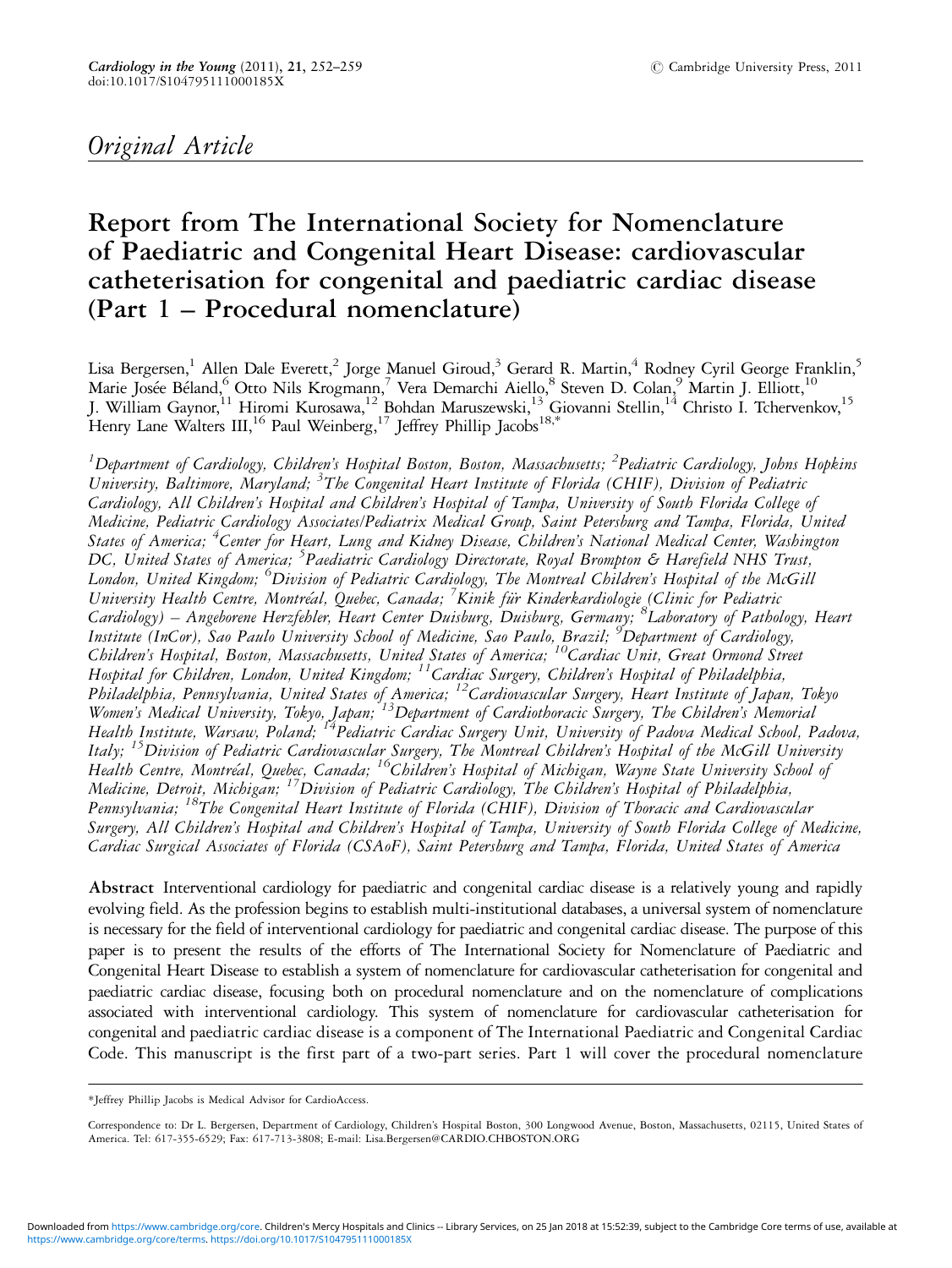associated with interventional cardiology as treatment for paediatric and congenital cardiac disease. This procedural nomenclature of The International Paediatric and Congenital Cardiac Code will be used in the IMPACT Registry<sup>TM</sup> (IMproving Pediatric and Adult Congenital Treatment) of the National Cardiovascular Data Registry<sup>®</sup> of The American College of Cardiology. Part 2 will cover the nomenclature of complications associated with interventional cardiology as treatment for paediatric and congenital cardiac disease.

Keywords: Databases; cardiac nomenclature; congenital heart disease; interventional cardiology

Received: 4 July 2010; Accepted: 22 August 2010; First published online: 11 February 2011

INTERVENTIONAL CARDIOLOGY FOR PAEDIATRIC AND congenital cardiac disease is a relatively young and rapidly evolving field. Despite some groups sharing similar systems of nomenclature, or lists for NTERVENTIONAL CARDIOLOGY FOR PAEDIATRIC AND congenital cardiac disease is a relatively young and rapidly evolving field. Despite some groups coding, through existing software, the field has not adopted a comprehensive and universally accepted system of nomenclature for transcatheter diagnostic and interventional procedures. Nevertheless, a common language, or system of nomenclature, is imperative, particularly as we go beyond evaluating our individual practice to establishing multi-institutional and multinational databases, which will allow the comparison of outcomes across centres. $1-5$  The purpose of this two-part series of manuscripts is to present the version of nomenclature of The International Paediatric and Congenital Cardiac Code updated to include a new system of nomenclature for cardiovascular catheterisation for congenital and paediatric cardiac disease, focusing both on procedural nomenclature and the nomenclature of complications associated with interventional cardiology.

This manuscript is the first part of a two-part series. Part 1 will cover the procedural nomenclature associated with interventional cardiology as treatment for paediatric and congenital cardiac disease. This new procedural nomenclature for cardiac catheterisation will be used in the IMPACT Registry<sup>TM</sup> (IMproving Pediatric and Adult Congenital Treatment) of the National Cardiovascular Data Registry $\bigcirc$  of The American College of Cardiology. Transcatheter procedures involving arrhythmias, such as ablation and procedures involving pacemakers, are not included in these papers; these complications related to transcatheter procedures involving arrhythmias have already been discussed somewhat in prior publications from our group <sup>1</sup> and likely will be addressed further in additional publications from our group. Part 2 will cover the nomenclature of complications associated with interventional cardiology as treatment for paediatric and congenital cardiac disease.<sup>6</sup> In order to place this manuscript in perspective, we begin with a brief summary of the history and current status of The International Paediatric and Congenital

Cardiac Code and the IMPACT Registry<sup>TM</sup> of the National Cardiovascular Data Registry<sup>®</sup>. Knowledge of these two projects is necessary in order to grasp the meaning of the initiative described in this paper.

## The International Paediatric and Congenital Cardiac Code

The International Nomenclature Committee for Pediatric and Congenital Heart Disease was founded in Frankfurt, Germany, on Friday, 6 October, 2000. This committee evolved into The International Society for Nomenclature of Paediatric and Congenital Heart Disease, <sup>4</sup> a multi-disciplinary, internationally representative society that was incorporated in Canada in January, 2005.

The initial working group of The International Society for Nomenclature of Paediatric and Congenital Heart Disease was The International Working Group for Mapping and Coding of Nomenclatures for Paediatric and Congenital Heart Disease, also known as the Nomenclature Working Group, which was created at The First International Summit on Nomenclature for Congenital Heart Disease at The Third World Congress of Pediatric Cardiology and Cardiac Surgery, in Toronto, Canada, on Sunday, 27 May, 2001.

By 2005, the Nomenclature Working Group had cross-mapped most of the nomenclature of the International Congenital Heart Surgery Nomenclature and Database Project of The European Association for Cardio-Thoracic Surgery and The Society of Thoracic  $Surgeons^7$  with that of the European Paediatric Cardiac Code of The Association for European Paediatric Cardiology,<sup>8</sup> utilising the sixdigit numerical code of the latter as a unifying backbone to which each is linked, given the different structural hierarchies of the two systems.<sup>9</sup>

This cross-mapping created The International Paediatric and Congenital Cardiac Code, which is available free of charge via the Internet at http:// www.IPCCC.net. At this website, one may download the Short Lists and Long Lists of The International Paediatric and Congenital Cardiac Code.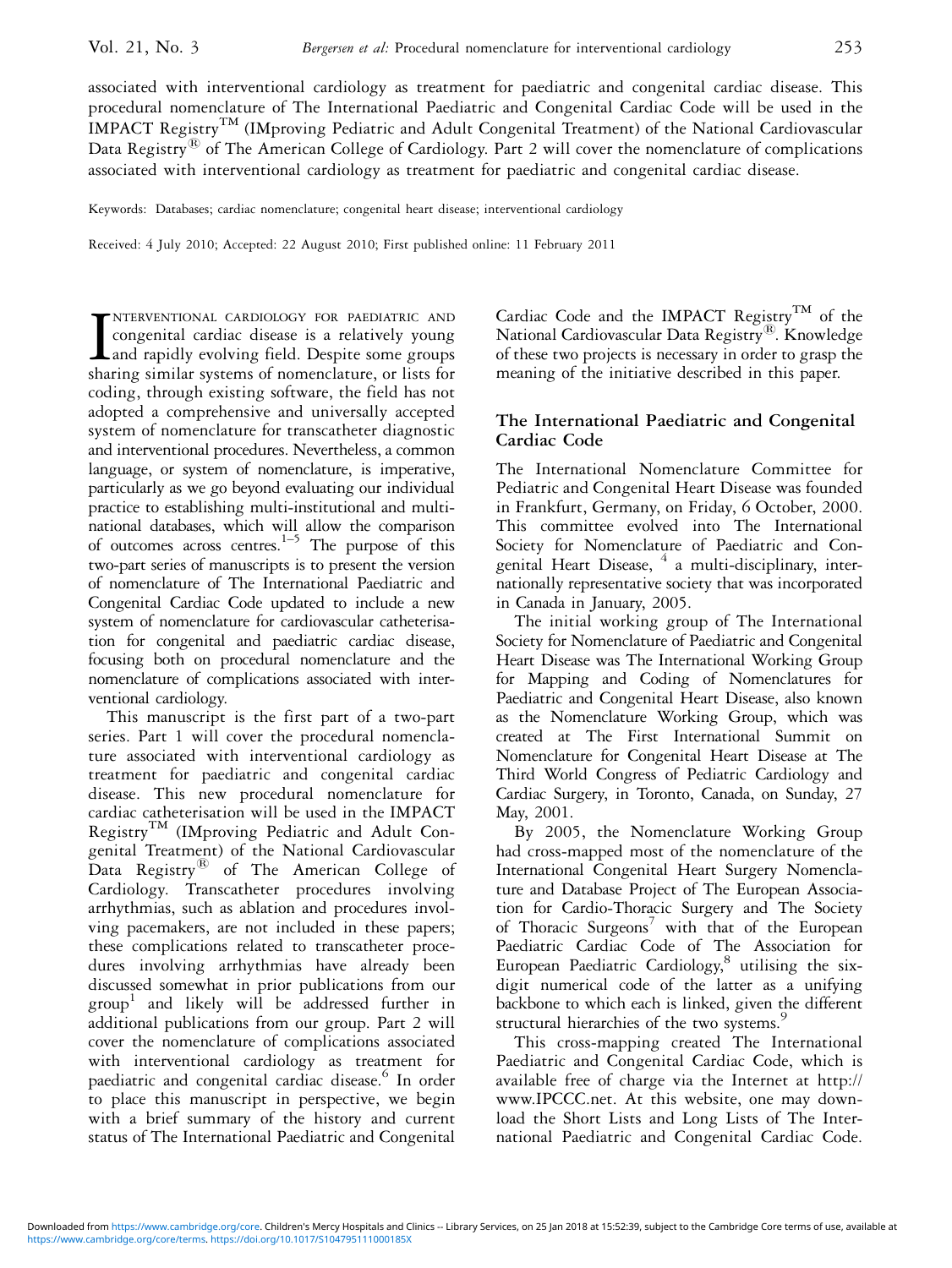The International Paediatric and Congenital Cardiac Code is available in three main versions:

- The version of the International Paediatric and Congenital Cardiac Code derived from the nomenclature of the International Congenital Heart Surgery Nomenclature and Database Project of The European Association for Cardio-Thoracic Surgery and The Society of Thoracic Surgeons
- The version of the International Paediatric and Congenital Cardiac Code derived from the nomenclature of the European Paediatric Cardiac Code of The Association for European Paediatric Cardiology
- The version of the International Paediatric and Congenital Cardiac Code derived from the nomenclature of the Fyler Codes of Boston Children's Hospital and Harvard University.

The International Paediatric and Congenital Cardiac Code was proposed at The First International Summit on Nomenclature for Congenital Heart Disease at The Third World Congress of Pediatric Cardiology and Cardiac Surgery, in Toronto, Canada, on Sunday, 27 May, 2001. It was then presented and endorsed as a global standard at The Second International Summit on Nomenclature for Pediatric and Congenital Heart Disease at The Fourth World Congress of Pediatric Cardiology and Cardiac Surgery, in Buenos Aires, Argentina, on Monday, 19 September, 2005. A matured version of The International Paediatric and Congenital Cardiac Code was subsequently presented at The Third International Summit on Nomenclature for Pediatric and Congenital Heart Disease at The Fifth World Congress of Pediatric Cardiology and Cardiac Surgery, at the Convention Centre, in Cairns, Queensland, Australia, on Sunday, 21 June, 2009, from 2 pm to 6 pm.

The Nomenclature Working Group has also cross-mapped separate systems for coding, and provided unified nomenclature and definitions for several complex congenital cardiac malformations, including the functionally univentricular heart,  $10$ hypoplastic left heart syndrome,<sup>11</sup> congenitally corrected transposition,  $12$  and heterotaxy.<sup>13</sup>

On Monday, 9 July, 2007, The International Society for Nomenclature of Paediatric and Congenital Heart Disease created two additional committees so that the Society now has the following three committees:

The International Working Group for Mapping and Coding of Nomenclatures for Paediatric and Congenital Heart Disease, also known as the Nomenclature Working Group

- The International Working Group for Defining the Nomenclatures for Paediatric and Congenital Heart Disease, also known as the Definitions Working Group
- <sup>&</sup>gt; The International Working Group for Archiving and Cataloguing the Images and Videos of the Nomenclatures for Paediatric and Congenital Heart Disease, also known as the Archiving Working Group, and the Congenital Heart Archiving Research Team

The Nomenclature Working Group will continue to maintain, preserve, and update the International Paediatric and Congenital Cardiac Code, as well as provide ready access to it for the international paediatric and congenital cardiology and cardiac surgery communities, related disciplines, the healthcare industry, and governmental agencies, both electronically and in published form. The Definitions Working Group will write definitions for the terms in The International Paediatric and Congenital Cardiac Code, building on the previously published definitions from the Nomenclature Working Group.<sup>10–13</sup> The Archiving Working Group will enable the linkage of images and videos to the International Paediatric and Congenital Cardiac Code. The images and videos will be acquired from cardiac morphologic specimens and imaging modalities, such as echocardiography, angiography, computerised axial tomography, and magnetic resonance imaging, as well as intraoperative images and videos. The Archiving Working Group has created an image and video archive, based on the International Paediatric and Congenital Cardiac Code. This archive, linked to the codes and associated definitions of The International Paediatric and Congenital Cardiac Code, can be viewed at the Web Portal of the Archiving Working Group at http://ipccc-awg.net.

The International Paediatric and Congenital Cardiac Code has expanded to include areas such as electrophysiology, foetal cardiology, and interventional cardiology. In this paper, we will present The International Paediatric and Congenital Cardiac Code for cardiovascular catheterisation for congenital and paediatric cardiac disease. We will present both of the following versions as they relate to cardiovascular catheterisation for congenital and paediatric cardiac disease:

<sup>&</sup>gt; The version of the International Paediatric and Congenital Cardiac Code derived from the nomenclature of the International Congenital Heart Surgery Nomenclature and Database Project of The European Association for Cardio-Thoracic Surgery and The Society of Thoracic Surgeons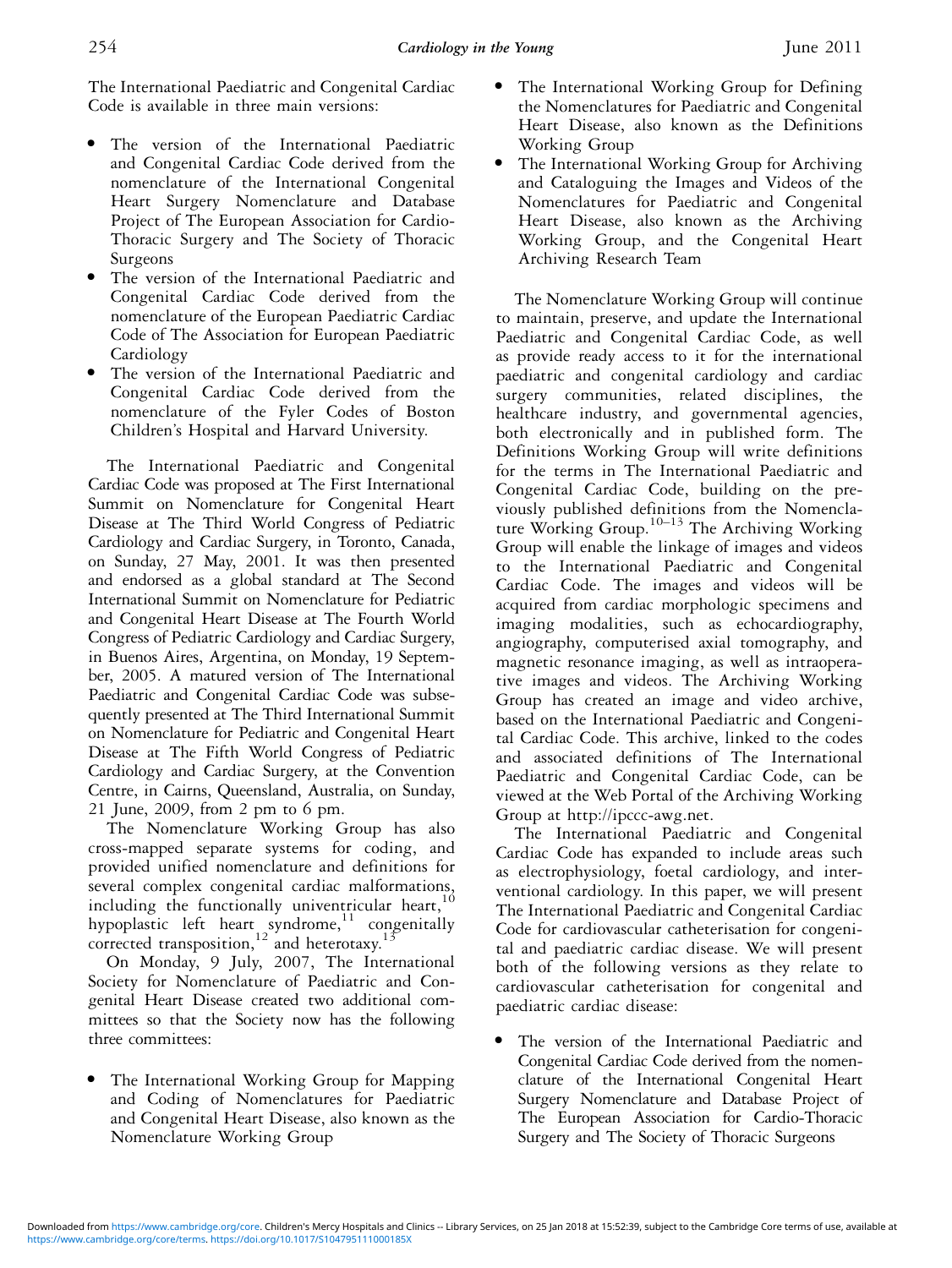The version of the International Paediatric and Congenital Cardiac Code derived from the nomenclature of the European Paediatric Cardiac Code of The Association for European Paediatric Cardiology

The hierarchical format for the nomenclature of Interventional Cardiology that will be used in the IMPACT Registry<sup>TM</sup> of the National Cardiovascular Data  $\text{Registry}^{\circledR}$  of The American College of Cardiology is the version of the International Paediatric and Congenital Cardiac Code derived from the nomenclature of the International Congenital Heart Surgery Nomenclature and Database Project of The European Association for Cardio-Thoracic Surgery and The Society of Thoracic Surgeons.

# The IMPACT Registry<sup>TM</sup> of the National Cardiovascular Data Registry<sup>®</sup>

The American College of Cardiology Foundation<sup>®</sup> has developed a national registry to capture diagnostic cardiac catheterisation and catheterisation-based interventions in paediatric and adult patients with congenital cardiac disease. The registry is run by the National Cardiovascular Data Registry $\overset{\text{\tiny{(B)}}}{\circ}$  of the American College of Cardiology, a confidential programme designed to measure quality at cardiac and vascular facilities. The American College of Cardiology<sup>®</sup> and The Society for Cardiovascular Angiography and Interventions collaborated to develop this new national, clinical data registry called the IMPACT Registry<sup>TM 5,14</sup> Under the auspices of the National Cardiovascular Data Registry $^{\circledR}$ , the  $IMPACT$  Registry<sup>TM</sup> will assess the prevalence, demographics, management, and outcomes of patients with paediatric and congenital cardiac disease who undergo diagnostic catheterisation and catheter-based interventions. The collection and analysis of these data will facilitate the measurement of performance, benchmarking, and initiatives to improve quality. This initiative will provide significant contributions to the level of knowledge and assessment of outcomes associated with congenital cardiac disease.<sup>5,14</sup>

The IMPACT  $\overset{\circ}{\text{Registry}}^{\text{TM}}$  is being developed under the leadership of a Steering Committee (Table 1) and a Workgroup Committee (Table 2). For this initiative, The American College of Cardiology has partnered with The Society for Cardiovascular Angiography and Interventions and The American Academy of Pediatrics. Similarly, for this initiative, The American College of Cardiology has formed alliances with The Society of Thoracic Surgeons and the Food and Drug Administration of the United States of America.

Table 1. IMPACT Registry<sup>TM</sup> (IMproving Pediatric and Adult Congenital Treatment) Steering Committee members.

| 1                       | Dr Gerard Martin-Chair        |
|-------------------------|-------------------------------|
| 2                       | Dr Frank Ing*                 |
| $\overline{\mathbf{3}}$ | Dr Robert H. Beekman III      |
| $\overline{4}$          | Dr Kathy Jenkins              |
| 5                       | Dr John Moore                 |
| 6                       | Dr Richard Ringel             |
| 7                       | Dr Jonathan Rome              |
| 8                       | Dr Carlos Ruiz*               |
| 9                       | Dr Robert Vincent*            |
| 10                      | Dr Charles McKay (ex officio) |
|                         |                               |

\*Appointee from The Society for Cardiovascular Angiography and Interventions

Table 2. IMPACT Registry<sup>TM</sup> (IMproving Pediatric and Adult Congenital Treatment) Workgroup Committee members.

|                | Dr Frank Ing-Chair*           |
|----------------|-------------------------------|
| $\overline{2}$ | Dr Zahid Amin*                |
| 3              | Dr Robert Beekman             |
|                | Dr Thomas Doyle               |
| 5              | Dr Allen Everett              |
|                | Dr Thomas Forbes              |
|                | Dr Ralf Holzer*               |
| 8              | Dr Jeffrey Phillip Jacobs**   |
| 9              | Dr Kathy Jenkins              |
| 10             | Dr Joshua Kanter              |
| 11             | Dr Gerard Martin              |
| 12             | Dr Charles McKay (ex officio) |
|                |                               |

\*Appointee from The Society for Cardiovascular Angiography and Interventions

\*\*Appointee from The Society of Thoracic Surgeons

### Methodology of the development of the procedural lists of The International Paediatric and Congenital Cardiac Code

In July, 2007, three paediatric cardiologists (Bergersen, Everett, and Giroud) with experience with databases and cardiac catheterisation were invited to the ninth meeting of the Nomenclature Working Group of The International Society for Nomenclature of Paediatric and Congenital Heart Disease:

The Ninth Meeting of The International Working Group for Mapping and Coding of Nomenclatures for Paediatric and Congenital Heart Disease (Nomenclature Working Group), Keio Plaza Hotel (http://www.keioplaza.com/index.html), Tokyo, Japan, Saturday, 7 July, 2007 to Thursday, 12 July, 2007

The goals were to discuss existing nomenclature for diagnostic cardiovascular catheterisation and interventional procedures for the treatment of paediatric and congenital cardiac disease, and to develop a comprehensive list of diagnostic and therapeutic procedures. The Nomenclature Working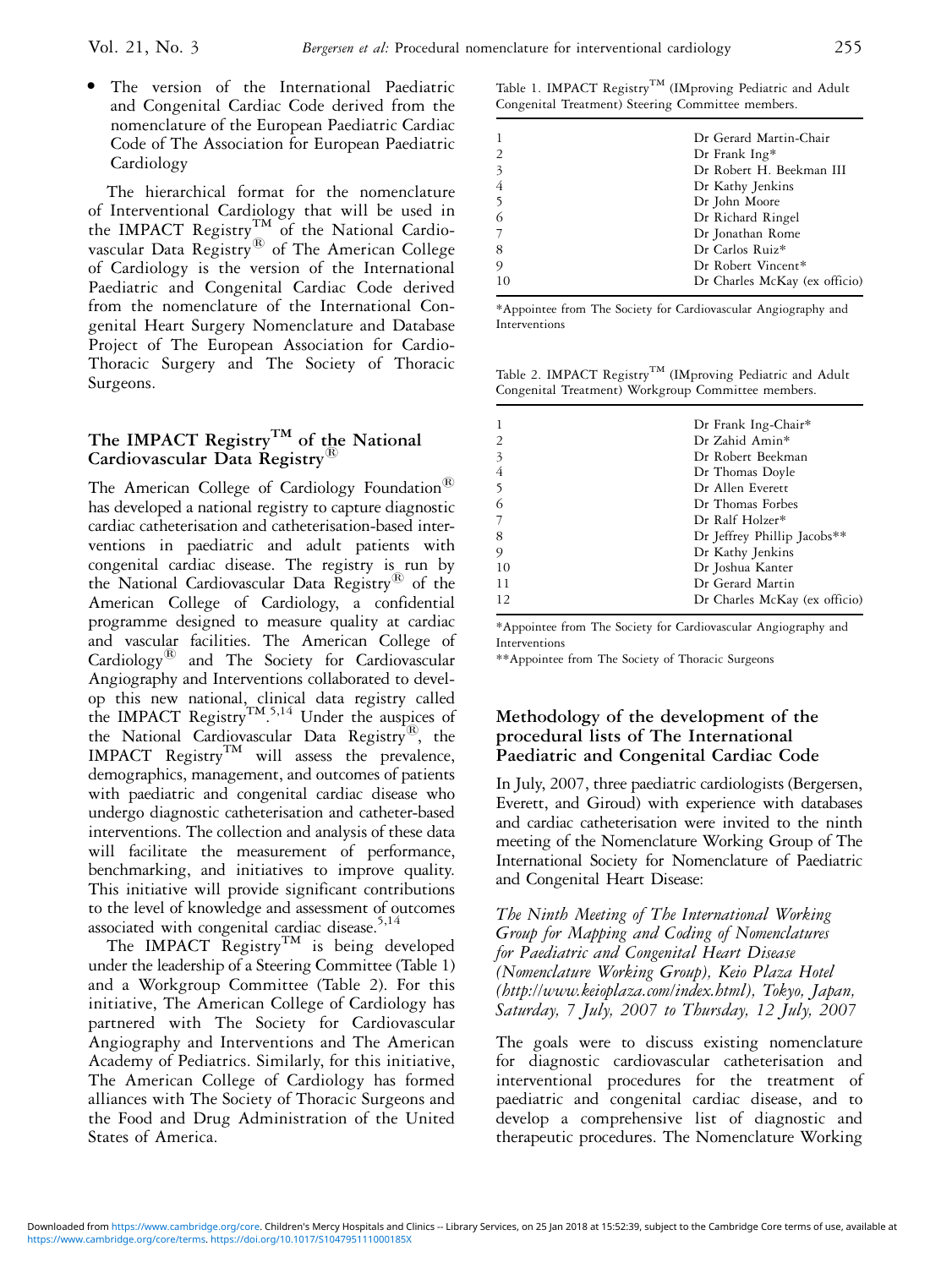Table 3. IPCCC Cardiovascular Catheterization Procedure Third Level of Order

| Diagnostic                                                                                                                      |
|---------------------------------------------------------------------------------------------------------------------------------|
| Cardiovascular catheterization procedure, Diagnostic, Hemodynamic data obtained                                                 |
| Cardiovascular catheterization procedure, Diagnostic, Angiographic data obtained                                                |
| Cardiovascular catheterization procedure, Diagnostic, Biopsy                                                                    |
| Cardiovascular catheterization procedure, Diagnostic, Transluminal test occlusion                                               |
| Cardiovascular catheterization procedure, Diagnostic, Hemodynamic alteration (challenge)                                        |
| Cardiovascular catheterization procedure, Diagnostic, Electrophysiology alteration (challenge)                                  |
| Therapeutic                                                                                                                     |
| Cardiovascular catheterization procedure, Therapeutic, Balloon dilation                                                         |
| Cardiovascular catheterization procedure, Therapeutic, Septostomy                                                               |
| Cardiovascular catheterization procedure, Therapeutic, Balloon valvar dilation (Balloon valvotomy) (Balloon valvuloplasty)      |
| Cardiovascular catheterization procedure, Therapeutic, Coil implantation                                                        |
| Cardiovascular catheterization procedure, Therapeutic, Device implantation                                                      |
| Cardiovascular catheterization procedure, Therapeutic, Stent insertion                                                          |
| Cardiovascular catheterization procedure, Therapeutic, Stent re-dilation                                                        |
| Cardiovascular catheterization procedure, Therapeutic, Perforation (establishing interchamber and/or intervessel communication) |
| Cardiovascular catheterization procedure, Therapeutic, Transcatheter Fontan completion                                          |
| Cardiovascular catheterization procedure, Therapeutic, Transcatheter implantation of valve                                      |
| Cardiovascular catheterization procedure, Therapeutic, Adjunctive therapy                                                       |
| Cardiovascular catheterization procedure, Therapeutic, Other invasive/interventional techniques                                 |
|                                                                                                                                 |

Group and the invited panellists used as an initial working framework the existing interventional procedural list from the nomenclature of the International Congenital Heart Surgery Nomenclature and Database Project of The European Association for Cardio-Thoracic Surgery and The Society of Thoracic Surgeons, published by Al Rocchini in the Annals of Thoracic Surgery in April, 2000.<sup>15</sup> This list was expanded and refined using three additional interventional and procedural lists, so that the final product is based on the following four lists:

- The existing interventional procedural list from the nomenclature of The International Congenital Heart Surgery Nomenclature and Database Project of The European Association for Cardio-Thoracic Surgery and The Society of Thoracic Surgeons, published by Al Rocchini in the Annals of Thoracic Surgery in April, 2000
- The interventional list in the software named "PedCath<sup>©"</sup>
- A procedural list developed at Children's Hospital Boston and subsequently adopted for the Congenital Catheterization Outcomes Project<sup>16</sup>
- The existing interventional procedural list from the nomenclature of The European Paediatric Cardiac Code of The Association for European Paediatric Cardiology

For consistency and compatibility, we adopted a hierarchical framework similar to the one developed by the International Congenital Heart Surgery Nomenclature and Database Project of The European Association for Cardio-Thoracic Surgery and The Society of Thoracic Surgeons. Level 1 of the hierarchy is "Cardiovascular catheterization procedure". Level 2 of the hierarchy divided procedures into the following two major categories: "Diagnostic" and "Therapeutic". Level 3 of the hierarchy divides these major categories of Diagnostic and Therapeutic procedures into basic types of procedures (Table 3).

Levels 4–6 in the hierarchy define the site of intervention with an increasing level of detail. For example, "Cardiovascular catheterization procedure, Therapeutic, Balloon valvar dilation (Balloon valvotomy) (Balloon valvuloplasty)'' includes the aortic, mitral, pulmonary, and tricuspid as fourthlevel choices but does not have a fifth level of detail (Table 4). Meanwhile, "Cardiovascular catheterization procedure, Therapeutic, Stent insertion, systemic vein'' (fourth level) can be coded in greater detail with a fifth-level selection of ''Caval vein'' versus ''Non-Caval vein'' and sixth-level selection including but not limited to the ''Inferior vena cava'' and ''Superior vena cava'' (Table 5). All the lists that compose levels 4–6 are available for free download at http://www.IPCCC.net. These lists are also available as electronic tables from the Cardiology in the Young Website at http://journals. cambridge.org/action/displayJournal?jid=CTY.

In addition to the diagnostic and interventional lists, lists of ''Modifier codes'' and ''Qualifier codes'' are provided for more detailed coding. Modifier codes are designed to modify a specific term in the list, whereas Qualifier codes may be applied to any term in the list. The code for a procedure can be modified by approach, location, vascular access, type of lesion, type of valve, relationship to cardiac surgery, and perforation technique (Table 6). Qualifier codes add details regarding types and sizes of devices, as well as interventional techniques (Table 7).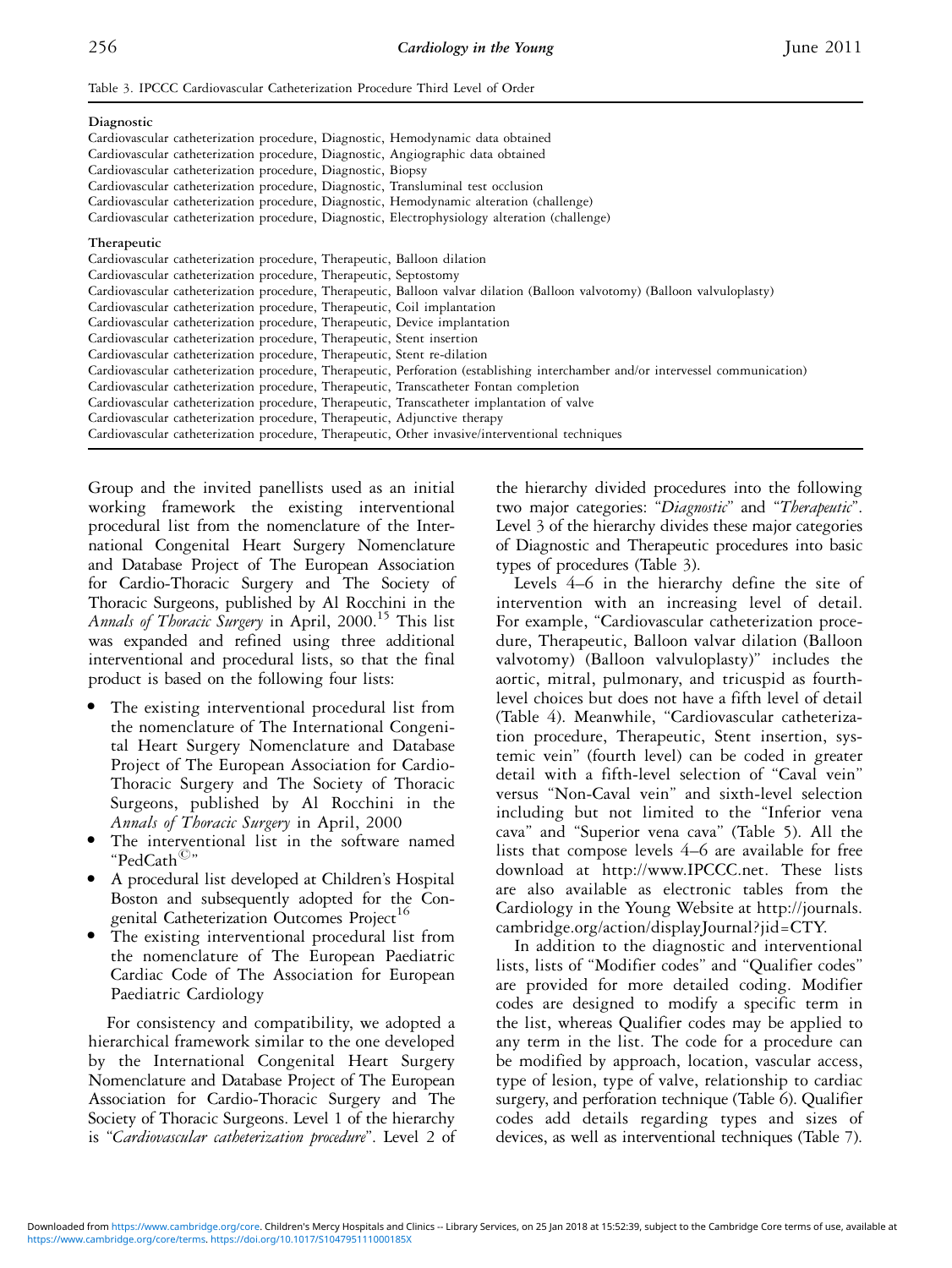Bergersen et al:

Procedural nomenclature for interventional cardiology

Bergersen et al: Procedural nomenclature for interventional cardiology

### Table 4. Example of 4<sup>th</sup> Order Hierarchy for Valvotomy Procedures

Cardiovascular catheterization procedure, Therapeutic, Balloon valvar dilation (Balloon valvotomy) (Balloon valvuloplasty) Cardiovascular catheterization procedure, Therapeutic, Balloon valvar dilation (Balloon valvotomy) (Balloon valvuloplasty), Aortic valve Cardiovascular catheterization procedure, Therapeutic, Balloon valvar dilation (Balloon valvotomy) (Balloon valvuloplasty), Mitral valve Cardiovascular catheterization procedure, Therapeutic, Balloon valvar dilation (Balloon valvotomy) (Balloon valvuloplasty), Pulmonic valve Cardiovascular catheterization procedure, Therapeutic, Balloon valvar dilation (Balloon valvotomy) (Balloon valvuloplasty), Tricuspid valve Cardiovascular catheterization procedure, Therapeutic, Balloon valvar dilation (Balloon valvotomy) (Balloon valvuloplasty), Atrioventricular valve Cardiovascular catheterization procedure, Therapeutic, Balloon valvar dilation (Balloon valvotomy) (Balloon valvuloplasty), Atrioventricular valve – Left-sided atrioventricular valve Cardiovascular catheterization procedure, Therapeutic, Balloon valvar dilation (Balloon valvotomy) (Balloon valvuloplasty), Atrioventricular valve – Right-sided atrioventricular valve Cardiovascular catheterization procedure, Therapeutic, Balloon valvar dilation (Balloon valvotomy) (Balloon valvuloplasty), Atrioventricular valve in atrioventricular septal defect (AVSD) Cardiovascular catheterization procedure, Therapeutic, Balloon valvar dilation (Balloon valvotomy) (Balloon valvuloplasty), Atrioventricular valve in atrioventricular septal defect (AVSD) – Common atrioventricular valve in atrioventricular septal defect (AVSD) Cardiovascular catheterization procedure, Therapeutic, Balloon valvar dilation (Balloon valvotomy) (Balloon valvuloplasty), Atrioventricular valve in atrioventricular septal defect (AVSD) – Right atrioventricular valve in atrioventricular septal defect (AVSD) Cardiovascular catheterization procedure, Therapeutic, Balloon valvar dilation (Balloon valvotomy) (Balloon valvuloplasty), Atrioventricular valve in atrioventricular septal defect (AVSD) – Left atrioventricular valve in atrioventricular septal defect (AVSD) Cardiovascular catheterization procedure, Therapeutic, Balloon valvar dilation (Balloon valvotomy) (Balloon valvuloplasty), Atrioventricular valve in double inlet ventricle Cardiovascular catheterization procedure, Therapeutic, Balloon valvar dilation (Balloon valvotomy) (Balloon valvuloplasty), Atrioventricular valve in double inlet ventricle – Left-sided atrioventricular valve in double inlet ventricle Cardiovascular catheterization procedure, Therapeutic, Balloon valvar dilation (Balloon valvotomy) (Balloon valvuloplasty), Atrioventricular valve in double inlet ventricle – Right-sided atrioventricular valve in double inlet ventricleCardiovascular catheterization procedure, Therapeutic, Balloon valvar dilation (Balloon valvotomy) (Balloon valvuloplasty), Bioprosthetic valve Cardiovascular catheterization procedure, Therapeutic, Balloon valvar dilation (Balloon valvotomy) (Balloon valvuloplasty), Bioprosthetic valve within conduits Cardiovascular catheterization procedure, Therapeutic, Balloon valvar dilation (Balloon valvotomy) (Balloon valvuloplasty), Truncal valve

ä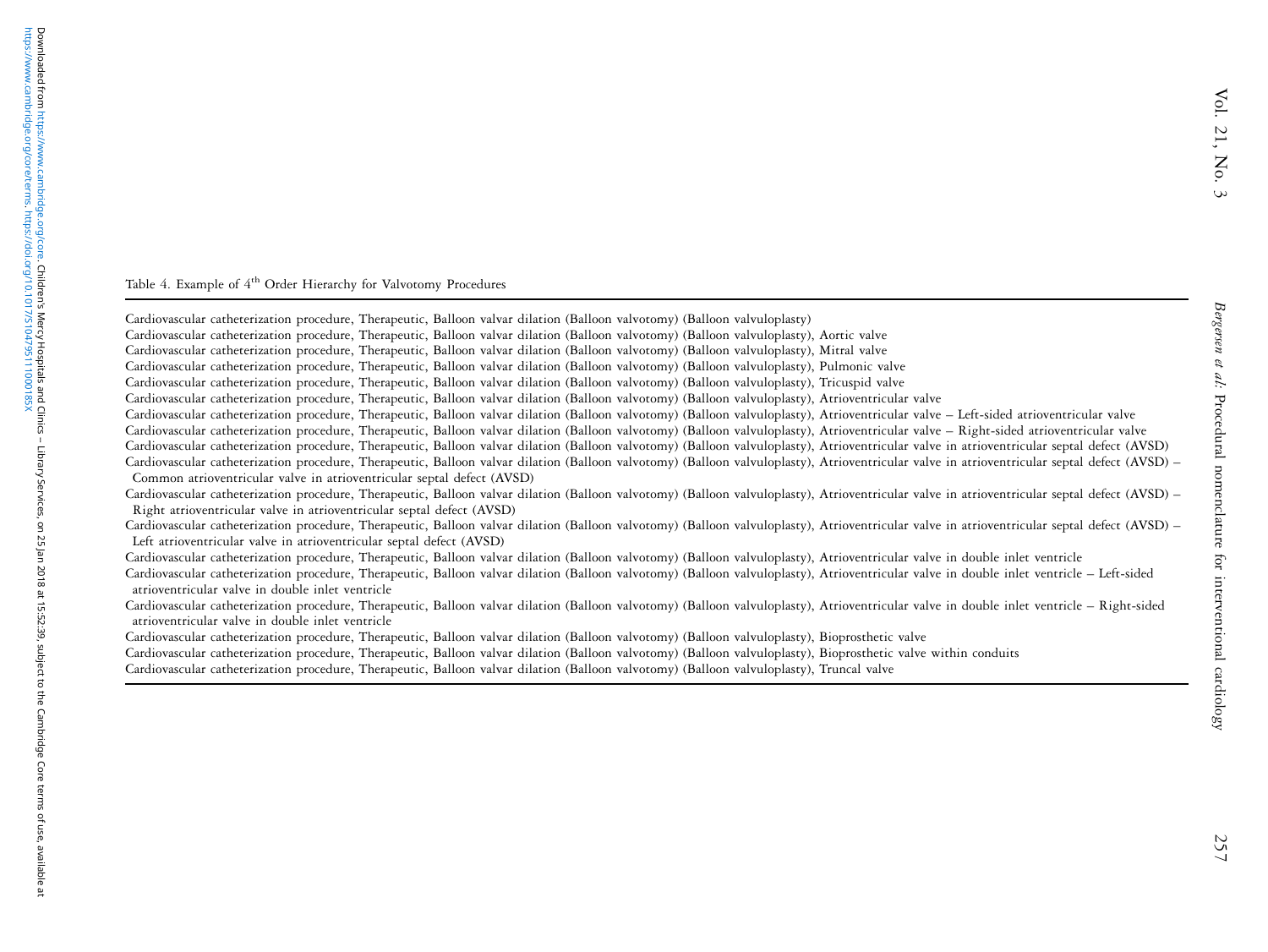Table 5. Example of  $5<sup>th</sup>$  and  $6<sup>th</sup>$  Order of detail for Stent insertion in Caval Vein

| Cardiovascular catheterization procedure, Therapeutic, Stent insertion, Systemic vein                                        |  |
|------------------------------------------------------------------------------------------------------------------------------|--|
| Cardiovascular catheterization procedure, Therapeutic, Stent insertion, Systemic vein, Caval vein                            |  |
| Cardiovascular catheterization procedure, Therapeutic, Stent insertion, Systemic vein, Caval vein, Inferior vena cava        |  |
| Cardiovascular catheterization procedure, Therapeutic, Stent insertion, Systemic vein, Caval vein, Inferior vena cava, Left  |  |
| Cardiovascular catheterization procedure, Therapeutic, Stent insertion, Systemic vein, Caval vein, Inferior vena cava, Right |  |
| Cardiovascular catheterization procedure, Therapeutic, Stent insertion, Systemic vein, Caval vein, Superior vena cava        |  |
| Cardiovascular catheterization procedure, Therapeutic, Stent insertion, Systemic vein, Caval vein, Superior vena cava, Left  |  |
| Cardiovascular catheterization procedure, Therapeutic, Stent insertion, Systemic vein, Caval vein, Superior vena cava, Right |  |

Table 6. First Order Modifiers

Cardiovascular catheterization procedure-modifier for approach Cardiovascular catheterization procedure-modifier for procedure location Cardiovascular catheterization procedure-modifier for vascular access Cardiovascular catheterization procedure-modifier for type of lesion Cardiovascular catheterization procedure-modifier for type of valve Cardiovascular catheterization procedure-modifier for relationship to cardiac surgery Cardiovascular catheterization procedure-modifier for perforation technique

Table 7. First Order Qualifiers

| Qualifier for type of stent                                                                 |
|---------------------------------------------------------------------------------------------|
| Qualifier for removal of embolus and/or thrombus                                            |
| Qualifier for device                                                                        |
| Qualifier for coil                                                                          |
| Qualifier for types and techniques of transluminal balloon dilation procedures              |
| Qualifier for size or diameter of shunt/conduit/balloon/device/coil/valve used in procedure |
| Qualifier for size of closure device or vascular plug                                       |
| Qualifier for size of closure device or Amplatzer ductal plug                               |
| Qualifier for procedure involving pulmonary vein                                            |
| Qualifier for procedure involving conduit                                                   |
| Qualifier for procedure involving systemic artery                                           |
| Qualifier for procedure involving systemic vein                                             |
| Qualifier for procedure involving pulmonary artery                                          |

The first-order lists of nomenclature for Modifiers and Qualifiers are shown in Tables 6 and 7 (more detailed second-order codes are available for free download at http://www.IPCCC.net).

During and following the meeting in Tokyo, the version of The International Paediatric and Congenital Cardiac Code derived from the nomenclature of the European Paediatric Cardiac Code of the Association for European Paediatric Cardiology was updated and expanded to incorporate the changes agreed on during this meeting. Its hierarchical structure was also modified to allow twin approaches to the coding of transcatheter procedures:

<sup>&</sup>gt; Morphological approach, consisting of hierarchical tables of procedures linked to sequentially ordered, segmental cardiovascular structures: systemic and pulmonary veins, atrial structures, atrioventricular valves, ventricular outflow tracts and septum, arterial valves, pulmonary and systemic great arteries, coronary arteries, conduits, shunts, etc. Each table lists the various procedures pertinent to the specific cardiovascular site.

Procedure-based approach, consisting of tables of procedures linked to the type of procedure: balloon dilation procedures, procedures involving stents, occlusion or closure device implantation, valve placement or repair procedures, and valve or septal perforation procedures. The specific site of the procedure is delineated at the next level, in a similar manner to that detailed above.

Both approaches are subsequently linked to additional levels of detail, including lists of qualifiers identical in content to the Modifiers and Qualifiers that are shown in Tables 6 and 7.

Where additional items have been added to The International Paediatric and Congenital Cardiac Code, new six-digit numerical codes and alphanumerical qualifier codes were also created. Both these versions of the International Paediatric and Congenital Cardiac Code, and that derived from the nomenclature of the